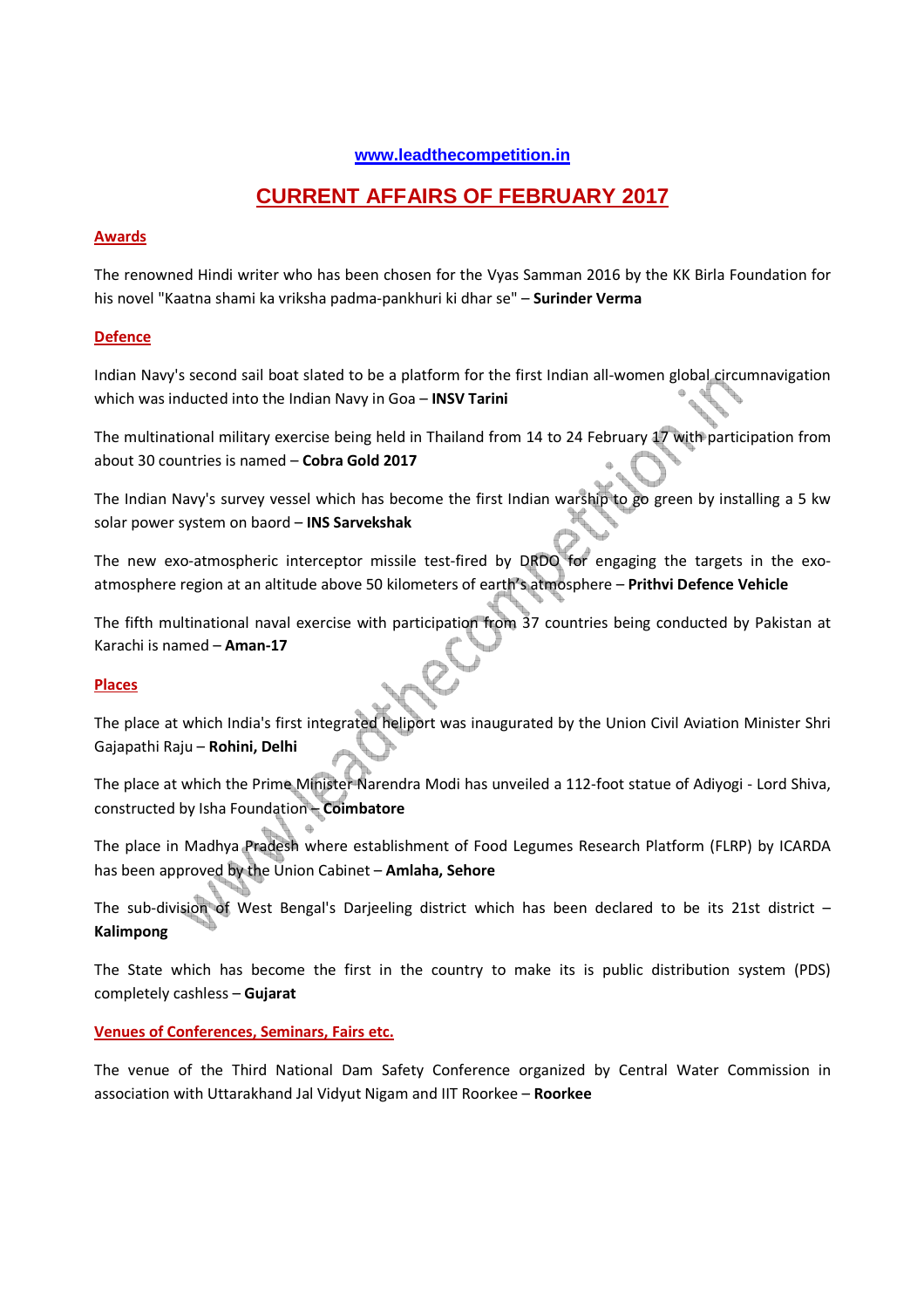The venue of India's Western Regional Agriculture Fair – 2017 inaugurated by Union Minister of Agriculture and Farmers Welfare, Shri Radha Mohan Singh – **Bikaner**

The venue of 11th biennial edition of International Aerospace and Defence Exhibition, the Aero India 2017 declared open by the Defence Minister Manohar Parrikar – **Yelahanka, Bengaluru**

The venue of Indian Seed Congress 2017 held from 12 to 14 February 2017 with the theme "Seed For Joy" – **Kolkata** 

The venue of National Women's Parliament being held with the theme Empowering Women — Strengthening Democracy – **Amaravathi, A.P.**

The venue of 11th biennial edition of International Aerospace and Defence Exhibition – Aero India 2017 to be held from 14th to 18th February 2017. – **Bengaluru**

The venue of 17th International Counter Terrorism Seminar organised by National Security Guard on 08 and 09 February 2017 – **Manesar, Haryana** 

#### **Sports**

The Pakistani cricketer and former Captain of its national cricket team who announced retirement from international cricket – **Shahid Afridi**

The Indian car racing driver who has become the first Indian to win Grand Prix by winning the New Zealand Grand Prix 2017 – **Jehan Daruvala**

The US gymnast who has been awarded the Laureus World Sports Award for the Sportswoman of the Year 2017 – **Simone Biles**

The Jamaican athlete who has been awarded the Laureus World Sports Award for Sportsman of the Year 2017 – **Usain Bolt**

The Indian batsman who has become the first batsman in the world to score 4 double centuries in 4 consecutive series breaking the record of Sir Don Bradman and Rahul Dravid – **Virat Kohli**

The team India defeated to win the T20 Blind World Cup in the finals at Chinnaswamy Stadium, Bengaluru – **Pakistan**

The number of tests in which R Ashwin has reached 250 test wickets beating the record of Australian bowler Dennis Lillee who achieved it in 248 tests – **245**

The biggest school sport outreach programme launched by the Central Govt to encourage school children to play football is named – **Mission XI Million**

The official mascot (a clouded leopard) of the FIFA U-17 World Cup 2017 unveiled by the Sports Minister Vijay Goel is named – **Kheleo**

The winners of Men's and Women's titles at the 81st Senior Badminton National Championships respectively – **Saurabh Verma and Rituparna Das**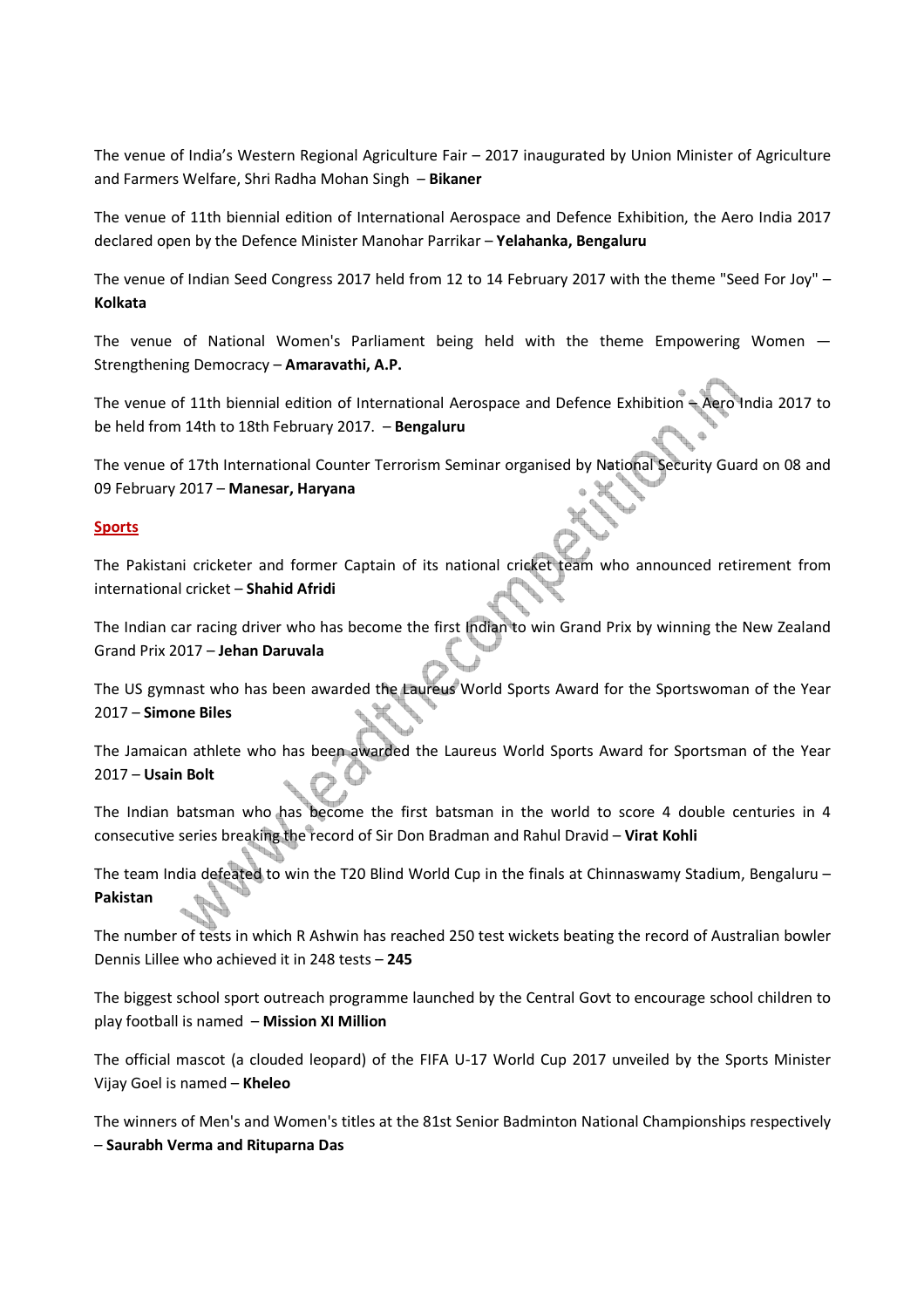The place at which foundation stone for the first ever training center for para athletes was laid by the Sports Minister Shri Vijay Goel – **Gandhinagar, Gujarat**

#### **Persons**

The former Chief Justice of India who passed away on 19 February 2017 – **Altamas Kabir** 

The internationally acclaimed Bangladeshi painter who has become the first foreign artist to live in Rashtrapati Bhavan as an Artist In-Residence as a guest of the Indian President – **Shahabuddin Ahmed**

The Indian sand artist who has created a Guinness World Record by building the world's tallest sand castle which is 48 feet and 8 inch at the Puri beach – **Sudarsan Pattnaik** 

The additional secretary at the finance ministry's economic affairs department who has been chosen to succeed Shri U.K. Sinha as the Chairman of SEBI from 01 March 2017 – **Ajay Tyagi**

The British scientist, recipient of the 2003 Nobel Prize (Physiology and Medicine) with Paul C. Lauterbur for discoveries concerning magnetic resonance imaging, who passed away on 08 February 2017 – **Peter Mansfield** 

The former Minister of State of External Affairs and MP for Mallapuram, Kerala who passed away following a cardiac arrest in the Parliament – **E. Ahamed**

#### **Themes**

The theme of National Science Day observed on 28 February 2017 – **Science and Technology for specially abled persons**

The theme of National Productivity Week (12 to 18 February 2017) being observed by National Productivity Council, an autonomous body under Department of Industrial Policy & amp; Promotion, Ministry of Commerce & amp; Industry, - From Waste to Profits-through Reduce, Recycle and Reuse

The theme of Annual Maritime Power Conference-2017 being conducted by the National Maritime Foundation at the Institute for Defence Studies and Analyses (IDSA) Auditorium, New Delhi, on 09-10 February 2017 – **The Blue Economy: Concept, Constituents and Development** 

The theme State of 31st Surajkund International Crafts Mela - 2017 being held from 01 to 15 Feb 2017 at Surajkund, near Faridabad (Haryana) – **Jharkhand**

#### **Railways**

The stations between which the first Antyodaya Express (long-distance, fully unreserved, superfast train service) was flagged by the Union Railway Minister Shri Suresh Prabhu – **Howrah and Ernakulam**

#### **Space**

The ultra-cool dwarf star, 40 light years away from earth, around which NASA has discovered 7 planets about the size of earth – **Trappist-1**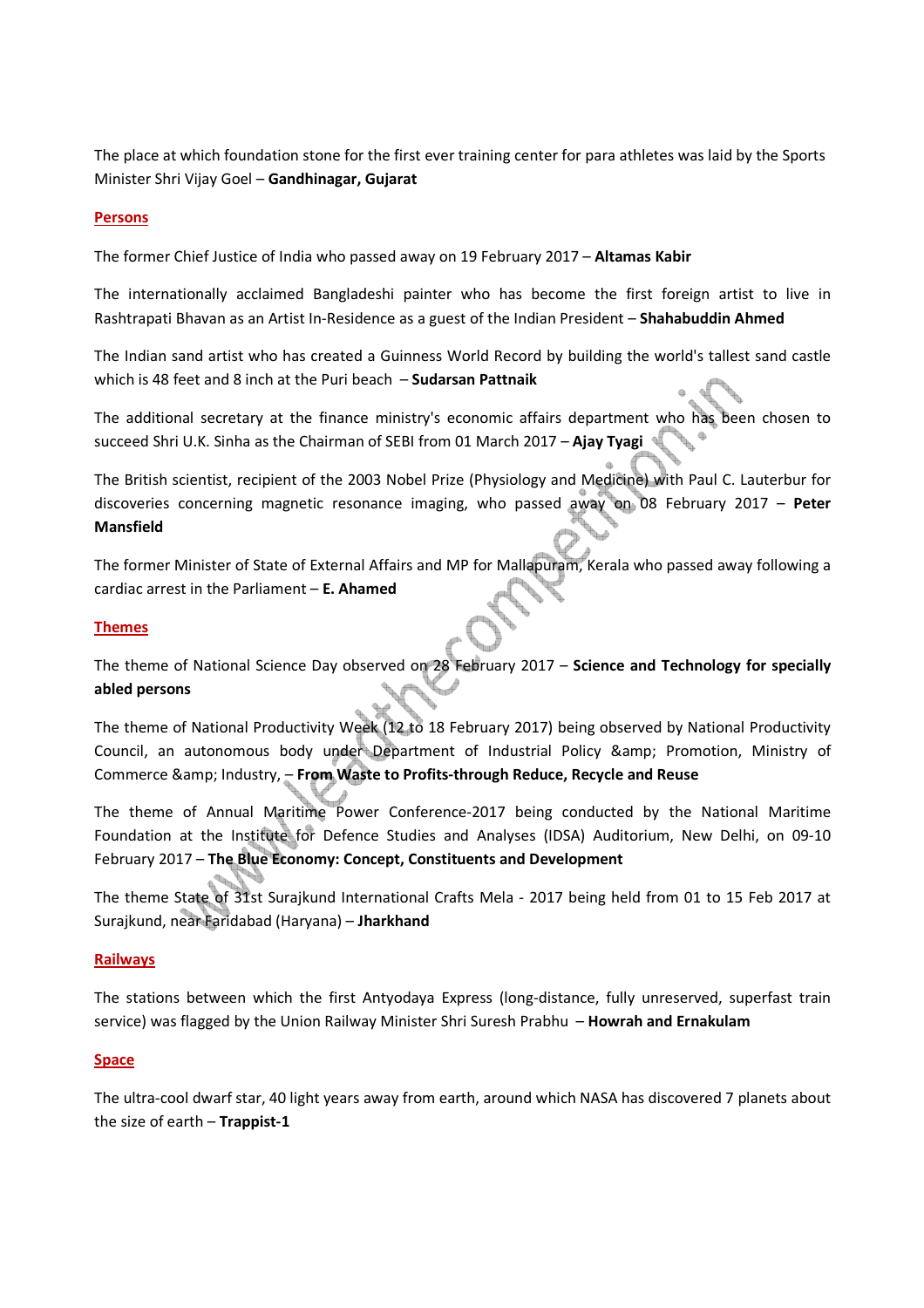#### **Miscellaneous**

The State which has become the second in the country to prohibit all stadiums, restaurants, airports and cinema halls from charging any price more than the printed Maximum Retail Price (MRP) for packaged food items such as drinking water bottles, wafer and biscuit packets (Maharashtra was the first State) – **Rajasthan**

The University which along with Bhartiya Shikshan Mandal has organised a 3-day international conference on 'Bharat Bodh' - the idea of Bharat in New Delhi – **Indira Gandhi National Open University**

The French car manufacturing company to which Hindustan Motors has sold its Ambassador brand for Rs. 80 crores – **Peugeot SA** 

The international airlines which has launched the world's longest scheduled commercial service with its inaugural flight from Doha to Auckland (a distance of 14,535 kilometers, or 9,032 miles which is the furthest distance between any two cities linked by direct flights.) – **Qatar Airways**

The partner nation at the 31st Surajkund International Crafts Mela - 2017 being held from 01 to 15 Feb 2017 at Surajkund, near Faridabad (Haryana) – **Egypt**

The tagline of National Capital Region Transport Corporation released by the Minister of Urban Development Shri M.Venkaiah Naidu – '**Gati Se Pragati' (Progress with Speed)** 

#### **Books in News**

**The Golden House** - Salman Rushdie

#### **Veerappan, Chasing the Brigand - K. Vijay Kuma**

#### **Abbreviations in News**

**PRAGATI** - Pro-Active Governance And Timely Implementation

**QR Code** - Quick Response

**VoLTE** - Voice over Long-Term Evolution

**PMGDISHA** - Pradhan Mantri Gramin Digital Saksharta Abhiyan

# **Important Days of February**

**World Wetlands Day**: 02 February 2017 Designated by: Ramsar Convention Secretariat Theme: **Wetlands for Disaster Risk Reduction** First Observed in: 1997

**World Cancer Day**: 04 February 2017 Designated by: Union for International Cancer Control (UICC) Theme: **We Can, I Can (for 2016-18)** First Observed in: 2000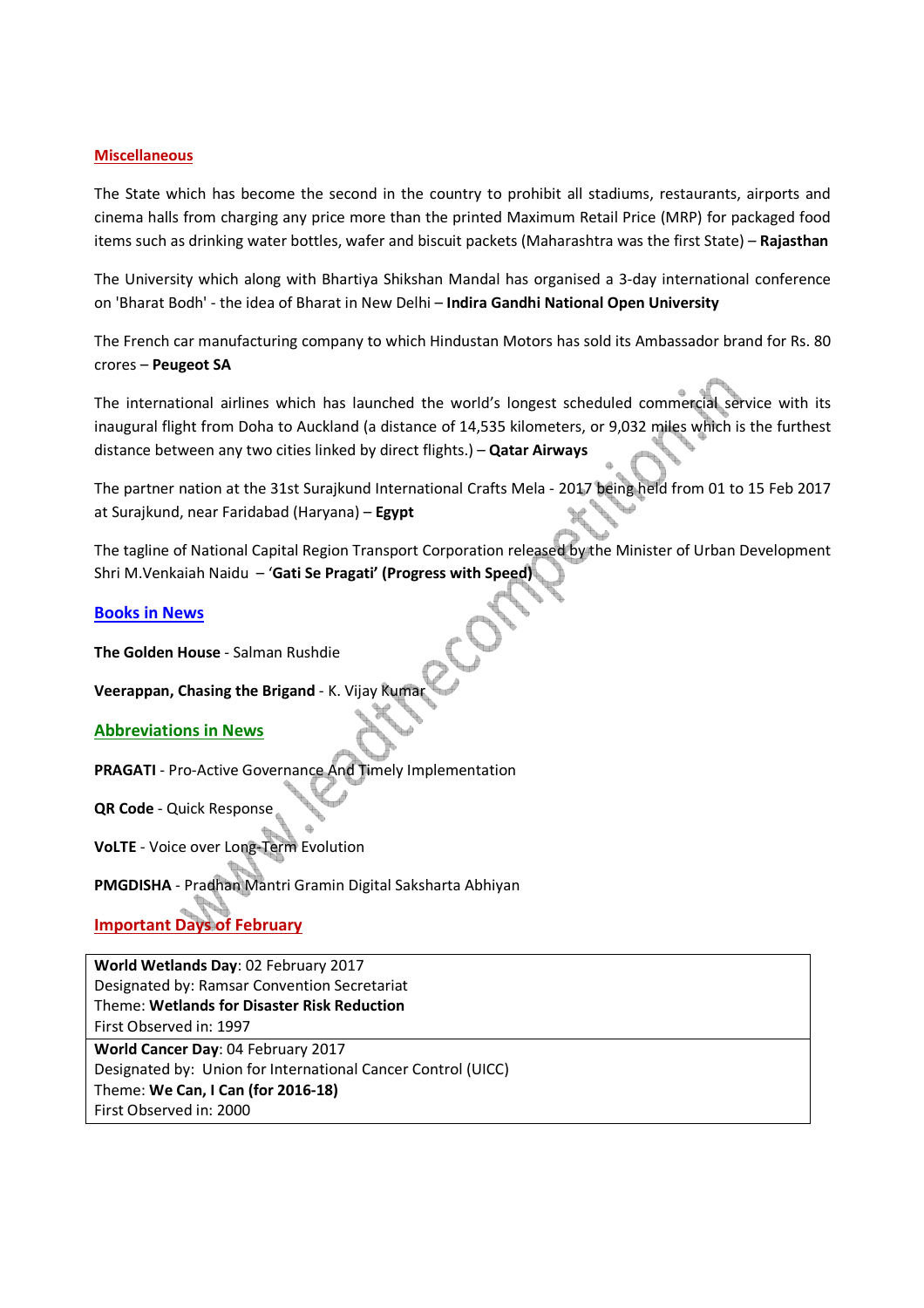| International Day of Zero Tolerance for Female Genital Mutilation: 06 February 2017                  |
|------------------------------------------------------------------------------------------------------|
| Designated by: U.N.O.                                                                                |
| Theme: Building a solid and interactive bridge between Africa and the world to accelerate ending FGM |
| by 2030                                                                                              |
| First Observed in: 2013                                                                              |
| Safer Internet Day: 07 February 2017                                                                 |
| Designated by: European Union                                                                        |
| Theme: Be the change: Unite for a better internet                                                    |
| First Observed in: 2004                                                                              |
| <b>World Radio Day: 13 February 2017</b>                                                             |
| Designated by: UNESCO                                                                                |
| Theme: Radio is You                                                                                  |
| First Observed in: 2013                                                                              |
| World Day of Social Justice: 20 February 2017                                                        |
| Designated by: UNO                                                                                   |
| Theme: Preventing conflict and sustaining peace through decent work                                  |
| First Observed in: 2008                                                                              |
|                                                                                                      |

# **Payment of Wages (Amendment) Bill 2016**

The Parliament recently passed the Payment of Wages (Amendment) Bill 2016

Under the Payment of Wages Act, 1936 all wages must be paid either in coin or currency notes, or both. However, the employer may pay his employee's

- wages either by cheque or
- by crediting it into his bank account, after obtaining his written authorisation.

The amendment removes the requirement of obtaining written authorisation from the employee and allows the employer to pay through cheque or by crediting into his bank account.

In addition with the amendment the relevant central or state government may specify certain industrial or other establishments where the employer should pay his employees only by:

(i) cheque; or (ii) crediting the wages in his bank account.

**Academy Awards (Oscars) 2017**

Best Picture: **Moonlight**

Best Director: **Damien Chazelle** for La La Land

Best Actor: **Casey Affleck** for Manchester by the Sea

Best Actress: **Emma Stone** for La La Land

Best Animated Feature Film: **Zootopia**

Best Foreign Language Film: **The Salesman** (Iran)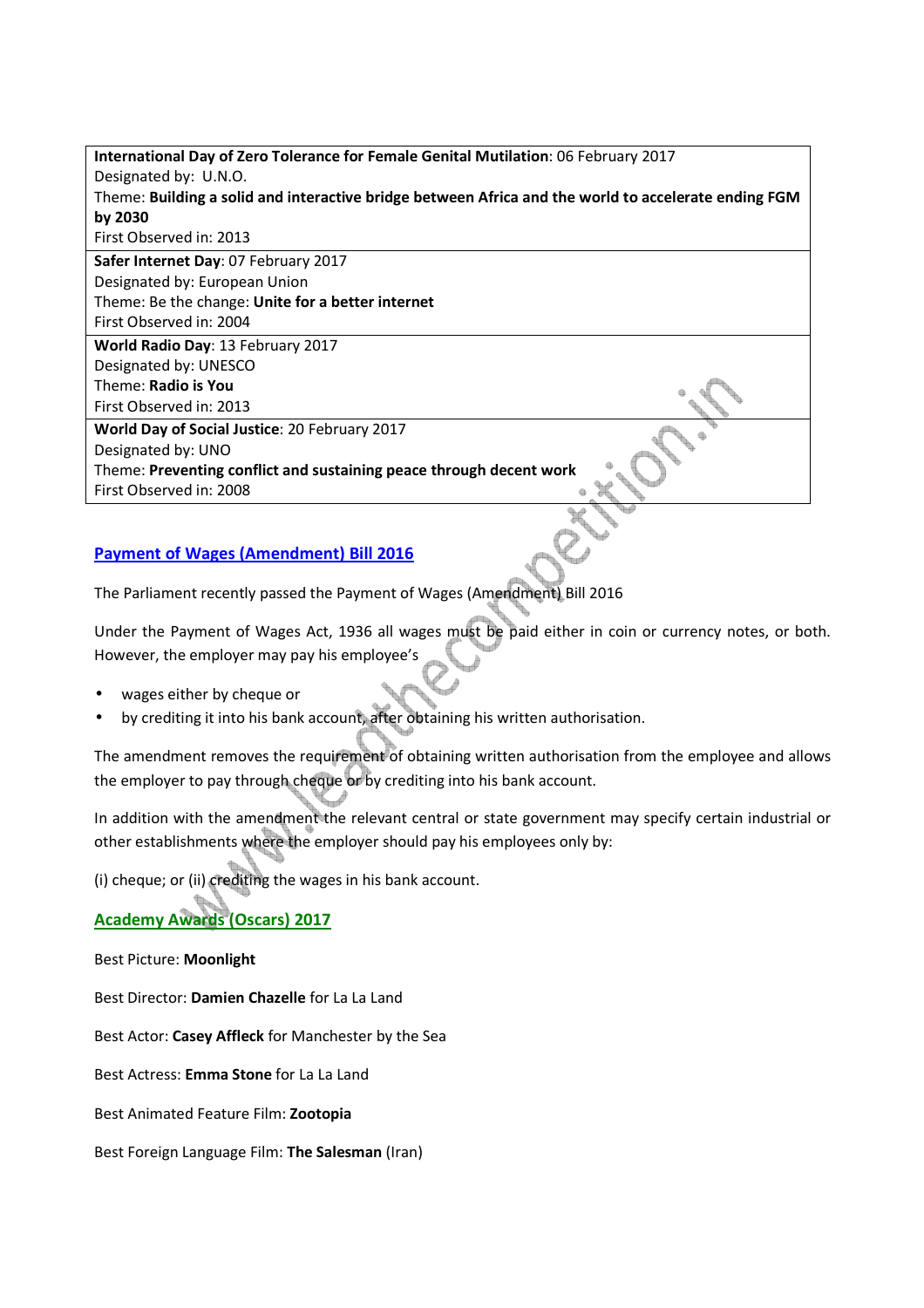La La Land was nominated in 14 categories and won 6 awards - Best Director, Best Actress, Best Original Score, Best Original Song, Best Production Design, Best Cinematography.

# **SAATHIYA Resource Kit and SAATHIYA SALAH Mobile App**

SAATHIYA Resource Kit and SAATHIYA SALAH Mobile App for Adolescents were launched by the Health Secretary on 20 Februay 2017 as part of the Rashtriya Kishor Swasthya Karyakram (RKSK) program.

One of the key interventions under the programme is introduction of the Peer Educators (Saathiyas) who act as a catalyst for generating demand for the adolescent health services and imparting age appropriate knowledge on key adolescent health issues to their peer groups. In order to equip the Saathiyas in doing so, the Health Ministry has launched the Saathiya Resource Kit (including 'Saathiya Salah' Mobile App).

RKSK identifies six strategic priorities for adolescents i.e. nutrition, sexual and reproductive health (SRH), non-communicable diseases (NCDs), substance misuse, injuries and violence (including gender-based violence) and mental health.  $\Join$ 

This Resource Kit comprises i) Activity Book, ii) Bhranti-Kranti Game iii) Question-Answer Book and iv) Peer Educator Diary.

In addition to the kit is the mobile app 'Saathiya Salah' (downloadable from Google play-store) which acts as a ready information source for the adolescents in case they are unable to interact with the Peer Educators. The mobile app is also linked to another important piece of cost-effective information platform of a toll-free Saathiya Helpline (1800-233-1250) which will act as an e-counselor.

# **Launch of TAMRA Portal and Mobile App**

Transparency, Auction Monitoring and Resource Augmentation (TAMRA) Portal and Mobile Application has been launched by the Ministry of Mines. It was simultaneously launched across 12 mineral rich States.

TAMRA is a step to speed up mining activity in India and facilitate all the stakeholders to track the status of the statutory clearances associated with mining blocks for getting mines to reach till operationalisation for the same. It will be an interactive platform for all the stakeholders to compress the timelines for statutory and other clearances as it would help minimize the gestation period for commencing production.

In case of delay in obtaining any clearances, TAMRA will send triggers to the concerned authority so that the remedial steps can be taken immediately by those responsible. The Ministry of Mines will also receive triggers generated by TAMRA, which will facilitate in expediting clearances in case the timelines set against each of the statutory clearances are not met.

#### **Launch of 104 satellites by ISRO**

In its thirty ninth flight (PSLV-C37), ISRO's Polar Satellite Launch Vehicle successfully launched the 714 kg Cartosat-2 Series Satellite along with 103 co-passenger satellites on February 15, 2017 from Satish Dhawan Space Centre SHAR, Sriharikota. This is the thirty eighth consecutively successful mission of PSLV. The total weight of all the 104 satellites carried on-board PSLV-C37 was 1378 kg.

The total number of Indian satellites launched by PSLV now stands at 46.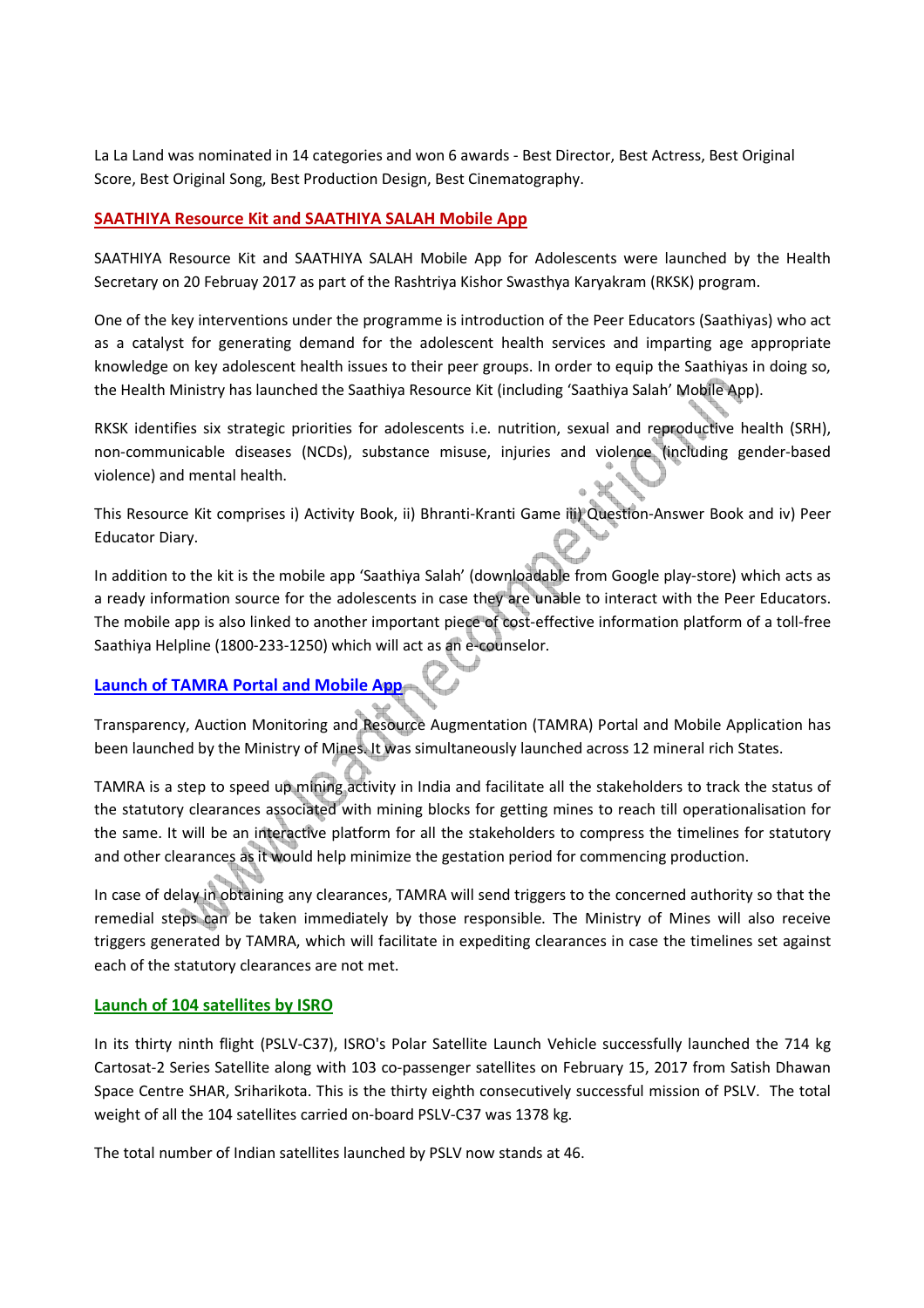The imagery from the Cartosat-2 series satellite will be useful for cartographic applications, urban and rural applications, coastal land use and regulation, utility management like road network monitoring, water distribution, creation of land use maps, change detection to bring out geographical and manmade features and various other Land Information System (LIS) and Geographical Information System (GIS) applications. The data sets could be used for urban planning of 500 cities under the Amrut Planning Scheme. The government initiative of 100 smart city programme in which these data sets could be used for master plan preparation and detailed geospatial data preparation for rural roads and infrastructure development.

Of the 103 co-passenger satellites carried by PSLV-C37, two – ISRO Nano Satellite-1 (INS-1) weighing 8.4 kg and INS-2 weighing 9.7 kg – are technology demonstration satellites from India. The remaining 101 copassenger satellites carried were international customer satellites from USA (96), The Netherlands (1), Switzerland (1), Israel (1), Kazakhstan (1) and UAE (1).

With today's successful launch, the total number of customer satellites from abroad launched by India's workhorse launch vehicle PSLV has reached 180.

# **South Asia Training and Technical Assistance Center (SARTTAC)**

 IMF's South Asia Training and Technical Assistance Center (SARTTAC) was inaugurated in Delhi by the Secretary, Department of Economic Affairs, Ministry of Finance, Government of India, Shri Shaktikanta Das.

SARTTAC is a collaborative venture between the IMF, the member countries, and development partners. Its member countries are Bangladesh, Bhutan, India, Maldives, Nepal, and Sri Lanka. The centre has been established less than a year after IMF Managing Director Ms Christine Lagarde and the Finance Minister of India, Shri Arun Jaitley, signed a Memorandum of Understanding (MOU) to establish a capacity development center for South Asia. SARTTAC, the newest addition to the IMF's global network of fourteen regional centers which are financed jointly by the IMF, external development partners, and member countries.

The center's strategic goal is to help its member countries strengthen their institutional and human capacity to design and implement macroeconomic and financial policies that promote growth and reduce poverty.

# **India Innovation Index**

A joint initiative of NITI Aayog, DIPP and CII.

States will be ranked on innovations from 2017

The India Innovation Index Framework will be structure based on the best practices followed in Global Innovation Index (GII) indicators and additionally by adding India-centric parameters those truly reflect the Indian innovation ecosystem.

Data collated on this portal will not only be used to ameliorate current data gaps w.r.t the GII, but be the prime source for the India Innovation Index, which will be jointly developed by NITI Aayog, DIPP and CII, in consultation with World Economic Forum, the World Intellectual Property Organization, Cornell University, OECD, UNIDO, ILO, UNESCO, ITU and others with the objective to rank Indian states as per their innovation prowess and provide impetus to them to build their respective innovation ecosystems and spur the innovation spirit among institutions and people.